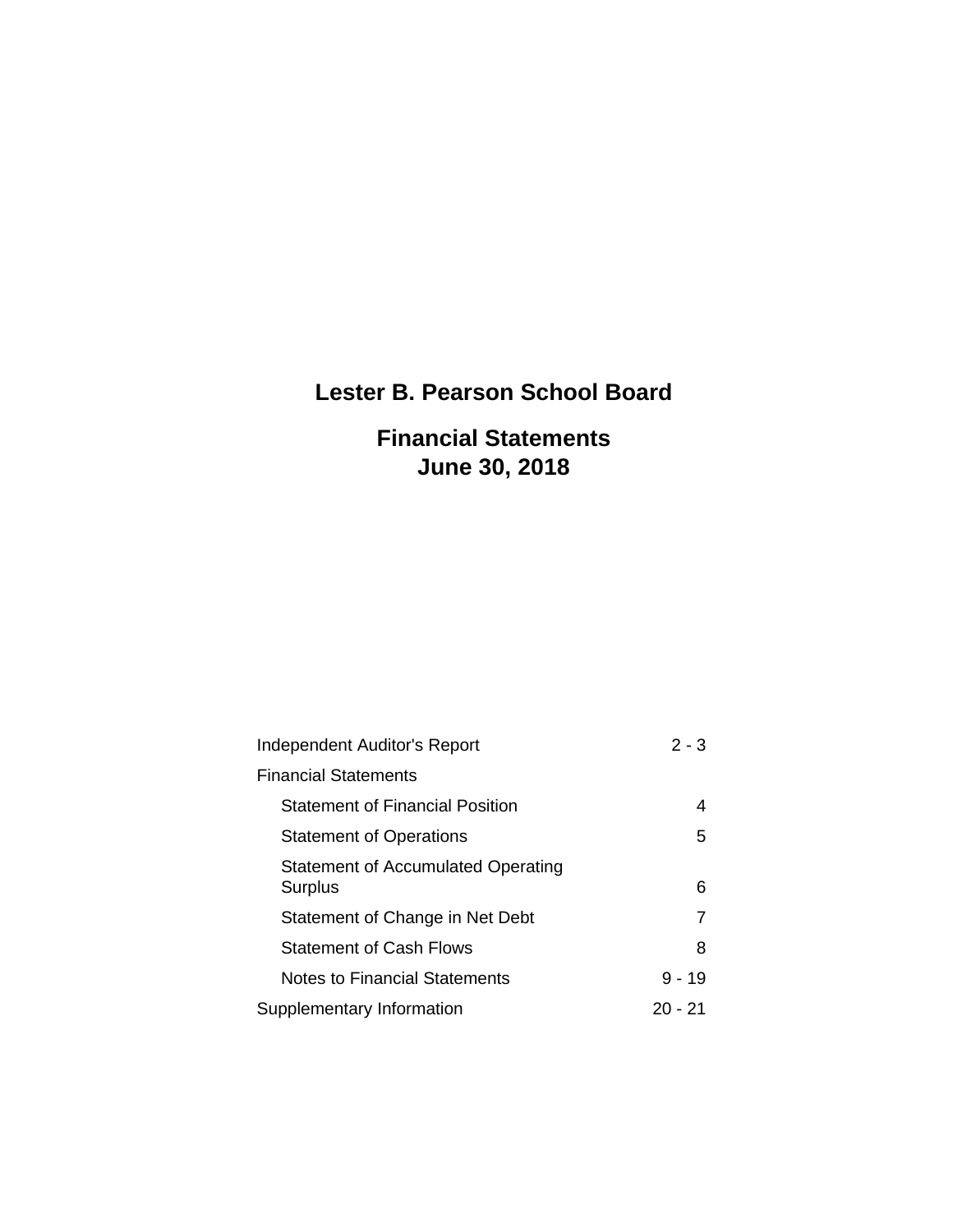

### **Independent Auditor's Report**

**Raymond Chabot Grant Thornton LLP** Suite 2000 National Bank Tower 600 De La Gauchetière Street West Montréal, Quebec H3B 4L8

**T** 514-878-2691

To the Council of Commissioners of Lester B. Pearson School Board

We have audited the accompanying financial statements of Lester B. Pearson School Board, which comprise the statement of financial position as at June 30, 2018 and the statement of operations, the statement of accumulated operating surplus, the statement of change in net debt and the statement of cash flows for the year then ended, and a summary of significant accounting policies and other explanatory information.

### **Management's responsibility for the financial statements**

Management is responsible for the preparation and fair presentation of these financial statements in accordance with Canadian public sector accounting standards and for such internal control as management determines is necessary to enable the preparation of financial statements that are free from material misstatement, whether due to fraud or error.

### **Auditor's responsibility**

Our responsibility is to express an opinion on these financial statements based on our audit. We conducted our audit in accordance with Canadian generally accepted auditing standards. Those standards require that we comply with ethical requirements and plan and perform the audit to obtain reasonable assurance about whether the financial statements are free from material misstatement.

An audit involves performing procedures to obtain audit evidence about the amounts and disclosures in the financial statements. The procedures selected depend on the auditor's judgment, including the assessment of the risks of material misstatement of the financial statements, whether due to fraud or error. In making those risk assessments, the auditor considers internal control relevant to the entity's preparation and fair presentation of the financial statements in order to design audit procedures that are appropriate in the circumstances, but not for the purpose of expressing an opinion on the effectiveness of the entity's internal control. An audit also includes evaluating the appropriateness of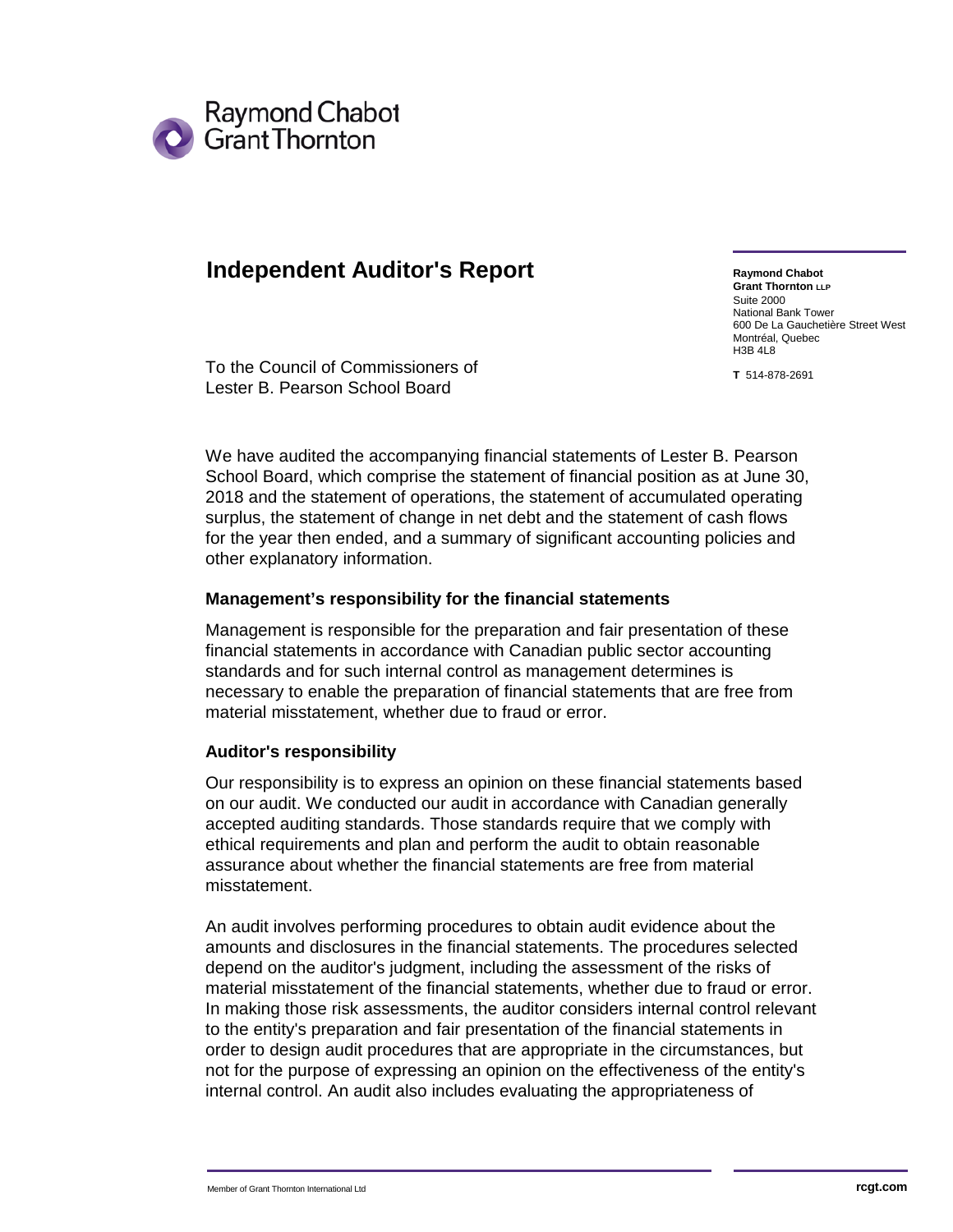accounting policies used and the reasonableness of accounting estimates made by management, as well as evaluating the overall presentation of the financial statements.

We believe that the audit evidence we have obtained is sufficient and appropriate to provide a basis for our audit opinion.

#### **Opinion**

In our opinion, the financial statements present fairly, in all material respects, the financial position of Lester B. Pearson School Board as at June 30, 2018 and the results of its operations, the change in its net debt and its cash flows for the year then ended in accordance with Canadian public sector accounting standards.

Raymond Cholot Grant Thornton LLP

Montréal October 2, 2018

 $1$  CPA auditor, CA public accountancy permit no. A117472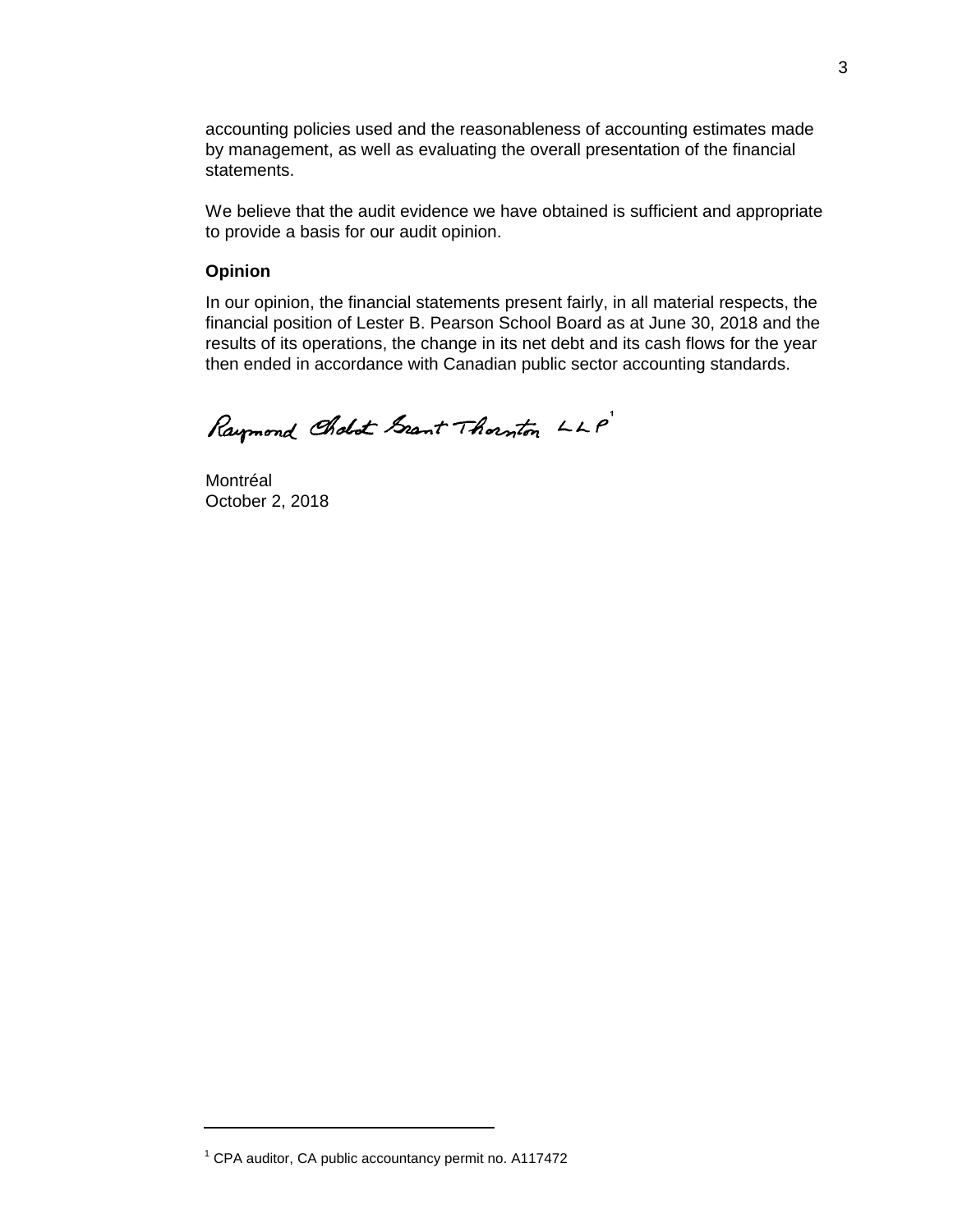### **Lester B. Pearson School Board Statement of Financial Position**

June 30, 2018

|                                                               | 2018            | 2017            |
|---------------------------------------------------------------|-----------------|-----------------|
|                                                               |                 | \$              |
| <b>FINANCIAL ASSETS</b>                                       |                 |                 |
| Cash                                                          | 1,224,675       | 2,110,357       |
| Operating grants receivable (Note 5)                          | 32,790,286      | 32,522,404      |
| Grants receivable specific to the acquisition of property and |                 |                 |
| equipment                                                     | 14,447          |                 |
| Financing grants receivable                                   | 32,172,703      | 34,113,080      |
| Accounts receivable (Note 6)                                  | 27,294,779      | 19,252,033      |
|                                                               | 93,496,890      | 87,997,874      |
| <b>LIABILITIES</b>                                            |                 |                 |
| Accounts payable (Note 7)                                     | 42,009,951      | 52,760,038      |
| Deferred revenues related to property and                     |                 |                 |
| equipment acquisition (Note 8)                                | 5,866,144       | 6,200,859       |
| Deferred revenues                                             | 10,930,328      | 8,661,953       |
| Accrued employee future benefits (Note 9)                     | 16,506,464      | 17,266,603      |
| <b>Environmental liabilities</b>                              | 1,805,644       | 2,190,170       |
| Other liabilities (Note 10)                                   | 231,569,739     | 203,598,022     |
|                                                               | 308,688,270     | 290,677,645     |
| <b>NET DEBT</b>                                               | (215, 191, 380) | (202, 679, 771) |
| <b>NON-FINANCIAL ASSETS</b>                                   |                 |                 |
| Property and equipment (Note 11)                              | 244,501,053     | 237,986,443     |
| Prepaid expenditures                                          | 39,782          | 51,326          |
|                                                               | 244,540,835     | 238,037,769     |
| <b>ACCUMULATED OPERATING SURPLUS</b>                          | 29,349,455      | 35,357,998      |
|                                                               |                 |                 |
|                                                               |                 |                 |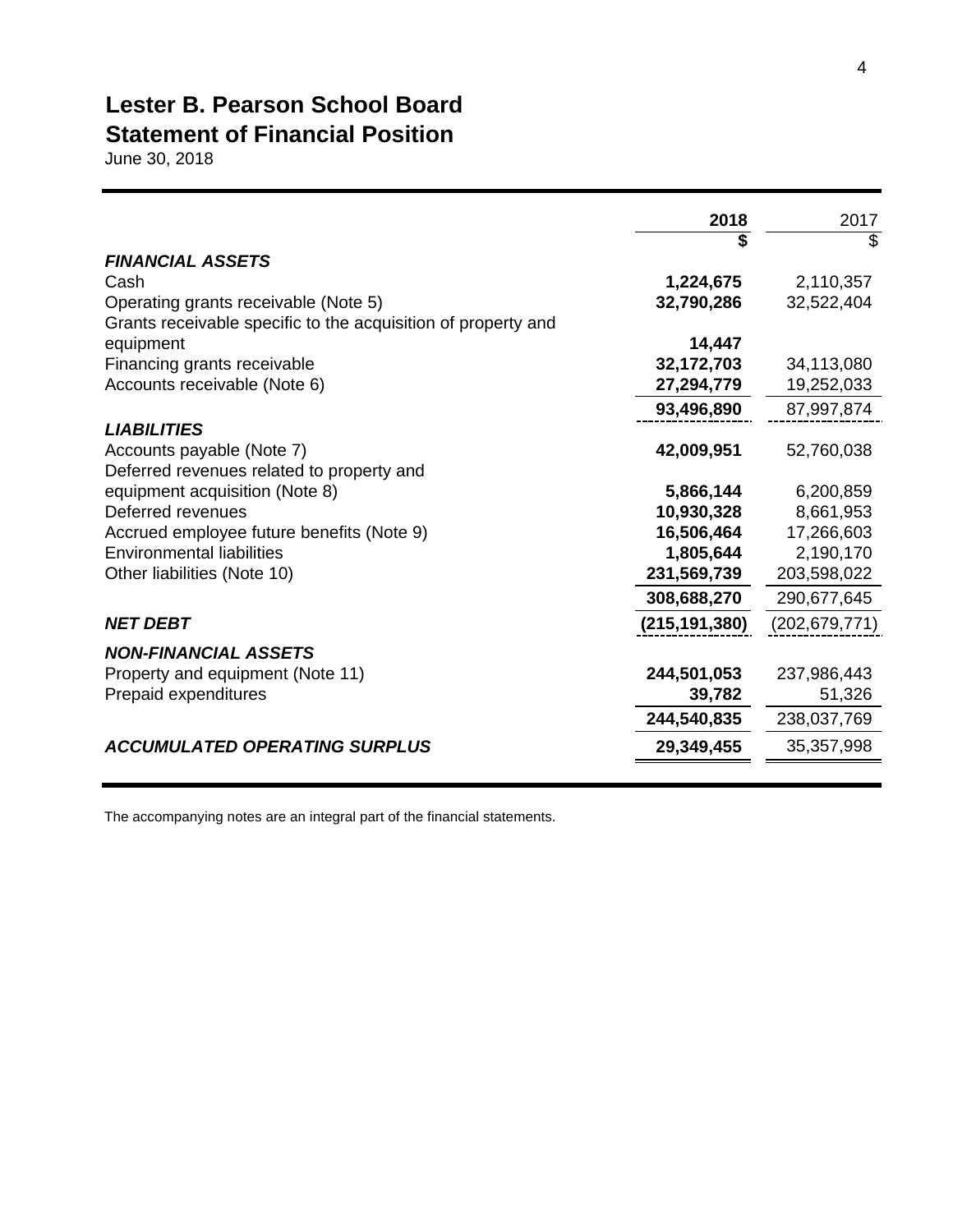# **Lester B. Pearson School Board Statement of Operations**

Year ended June 30, 2018

|                                                         | 2018          | 2017        |
|---------------------------------------------------------|---------------|-------------|
|                                                         | \$            | \$          |
| <b>Revenues</b>                                         |               |             |
| Ministère de l'Éducation et de l'Enseignement supérieur |               |             |
| (MEES) operating grants                                 | 191,057,964   | 176,575,425 |
| School taxes                                            | 64,618,800    | 62,439,428  |
| Other operating revenues                                | 35,380,328    | 55,387,977  |
| Transportation grants - MEES                            | 6,115,866     | 5,532,463   |
|                                                         | 297, 172, 958 | 299,935,293 |
| <b>Expenditures</b>                                     |               |             |
| <b>Teaching services</b>                                | 142,032,535   | 142,852,024 |
| <b>Educational support activities</b>                   | 71,186,287    | 67,564,443  |
| Extra-curricular activities                             | 12,534,468    | 11,919,589  |
| Transportation                                          | 13,641,310    | 13,374,671  |
| Administrative activities                               | 12,478,617    | 11,898,668  |
| Energy                                                  | 5,561,037     | 5,275,588   |
| Amortization of property and equipment                  | 14,007,243    | 13,557,521  |
| Maintenance and caretaking                              | 16,614,026    | 15,094,857  |
| Financing costs                                         | 143,265       | 197,137     |
| Subsidized schools in the public interest               | 10,578,368    | 9,832,021   |
| Other                                                   | 5,164,487     | 1,964,096   |
| Net change in the provision for fringe benefits         | (760, 139)    | 397,582     |
| Loss on disposal of property and equipment              |               | 172,119     |
|                                                         | 303,181,504   | 294,100,316 |
| Excess of revenues over expenditures (expenditures over |               |             |
| revenues)                                               | (6,008,546)   | 5,834,977   |
|                                                         |               |             |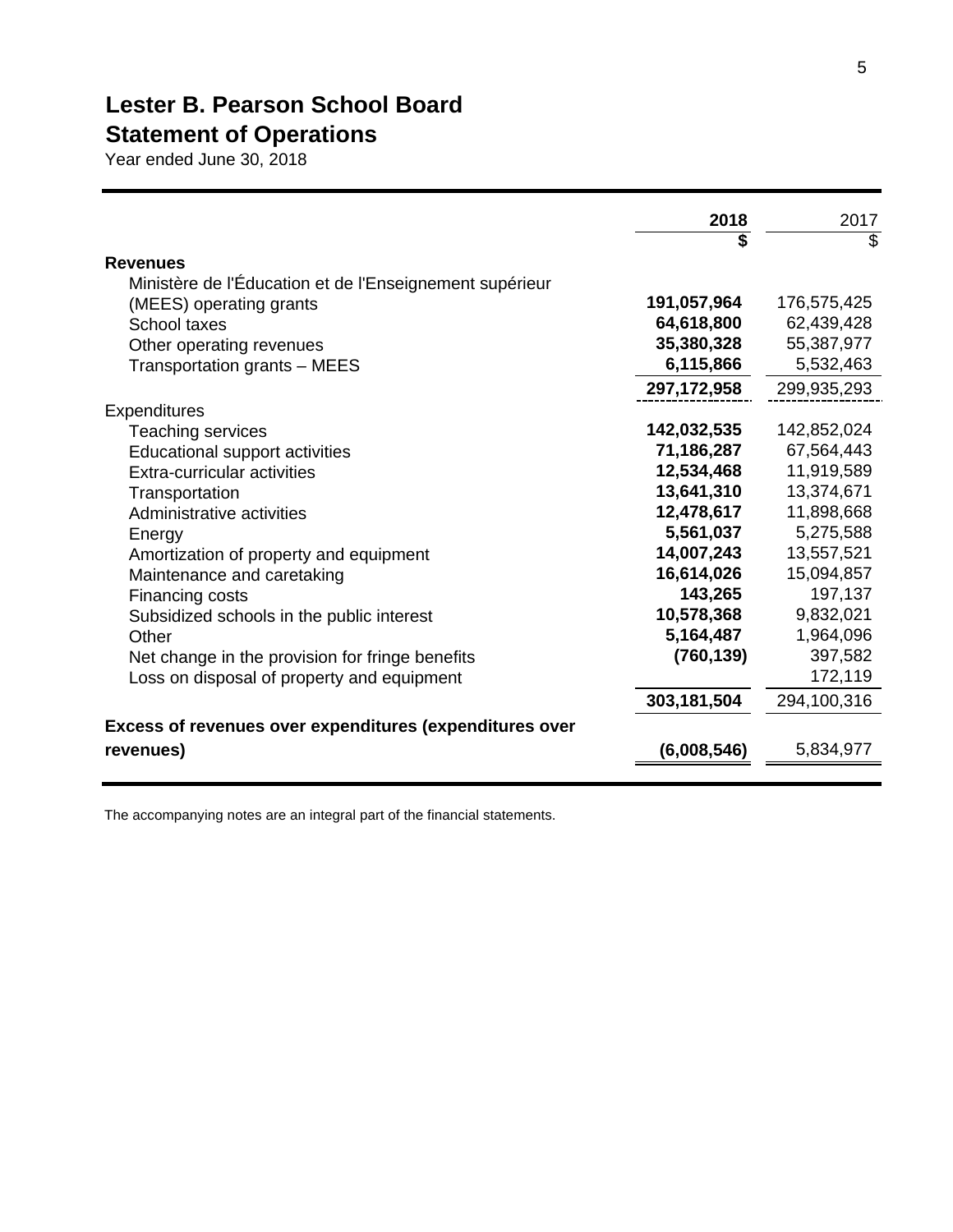### **Lester B. Pearson School Board Statement of Accumulated Operating Surplus**

Year ended June 30, 2018

|                                                                                                             | 2018        | 2017       |
|-------------------------------------------------------------------------------------------------------------|-------------|------------|
| Accumulated operating surplus, beginning of year<br>Excess of revenues over expenditures (expenditures over | 35,357,998  | 29,523,021 |
| revenues)                                                                                                   | (6,008,546) | 5,834,977  |
| Accumulated operating surplus, end of year                                                                  | 29,349,452  | 35,357,998 |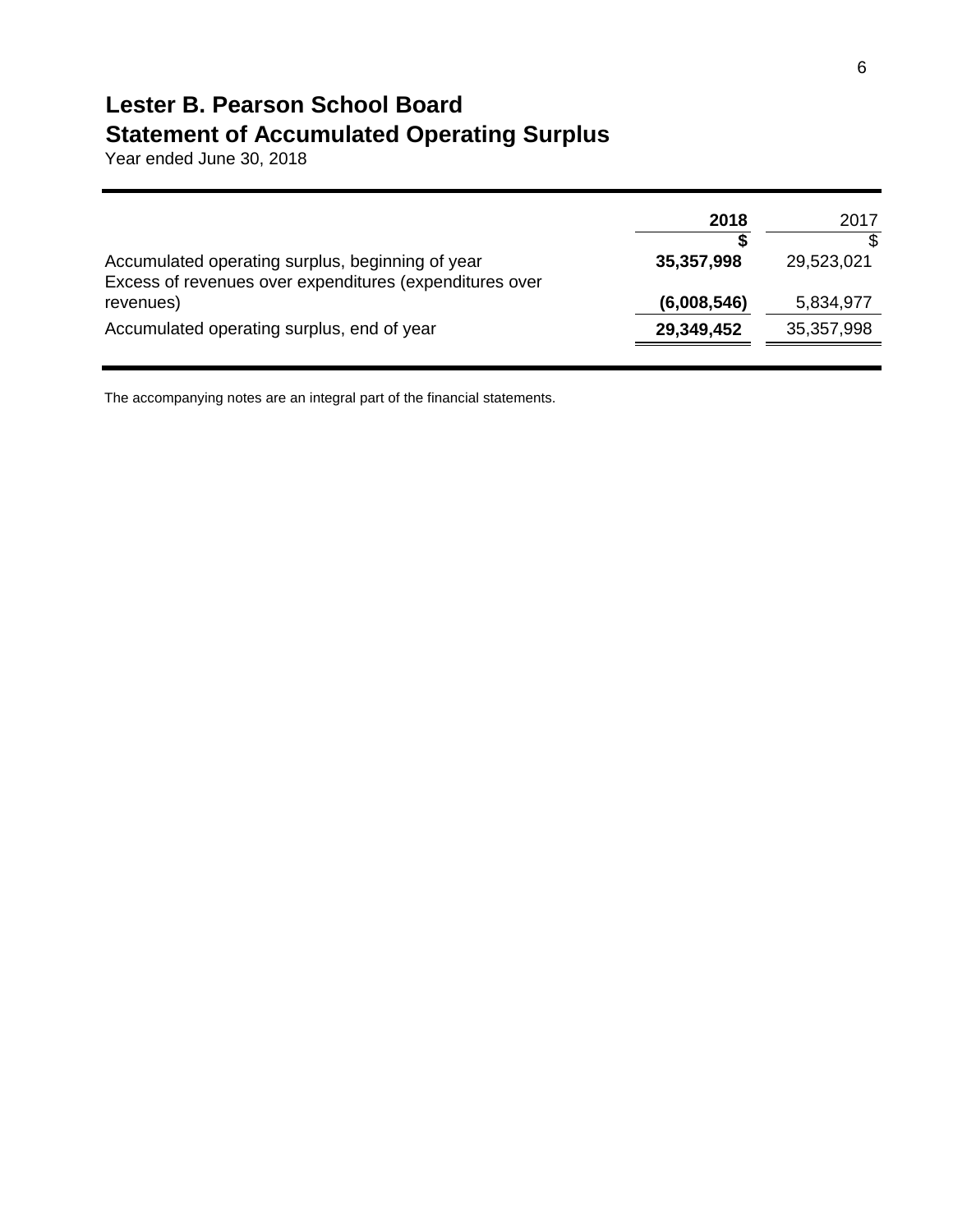# **Lester B. Pearson School Board Statement of Change in Net Debt**

Year ended June 30, 2018

| Net debt, beginning of year                                                                                                                                                                                            | 2018<br>S<br>(202, 679, 771) | 2017<br>\$<br>(207, 301, 494)                      |
|------------------------------------------------------------------------------------------------------------------------------------------------------------------------------------------------------------------------|------------------------------|----------------------------------------------------|
| Excess of revenues over expenditures (expenditures over<br>revenues)                                                                                                                                                   | (6,008,546)                  | 5,834,977                                          |
| Variations due to property and equipment<br>Property and equipment purchases<br>Amortization of property and equipment<br>Loss on disposal of property and equipment<br>Proceeds on disposal of property and equipment | (20, 521, 853)<br>14,007,243 | (18,409,092)<br>13,557,521<br>172,119<br>3,384,792 |
|                                                                                                                                                                                                                        | (6, 514, 610)                | (1,294,660)                                        |
| Variation due to prepaid expenditures                                                                                                                                                                                  | 11,544                       | 81,406                                             |
| Decrease (increase) in net debt                                                                                                                                                                                        | (12,511,612)                 | 4,621,723                                          |
| Net debt, end of year                                                                                                                                                                                                  | (215, 191, 383)              | (202, 679, 771)                                    |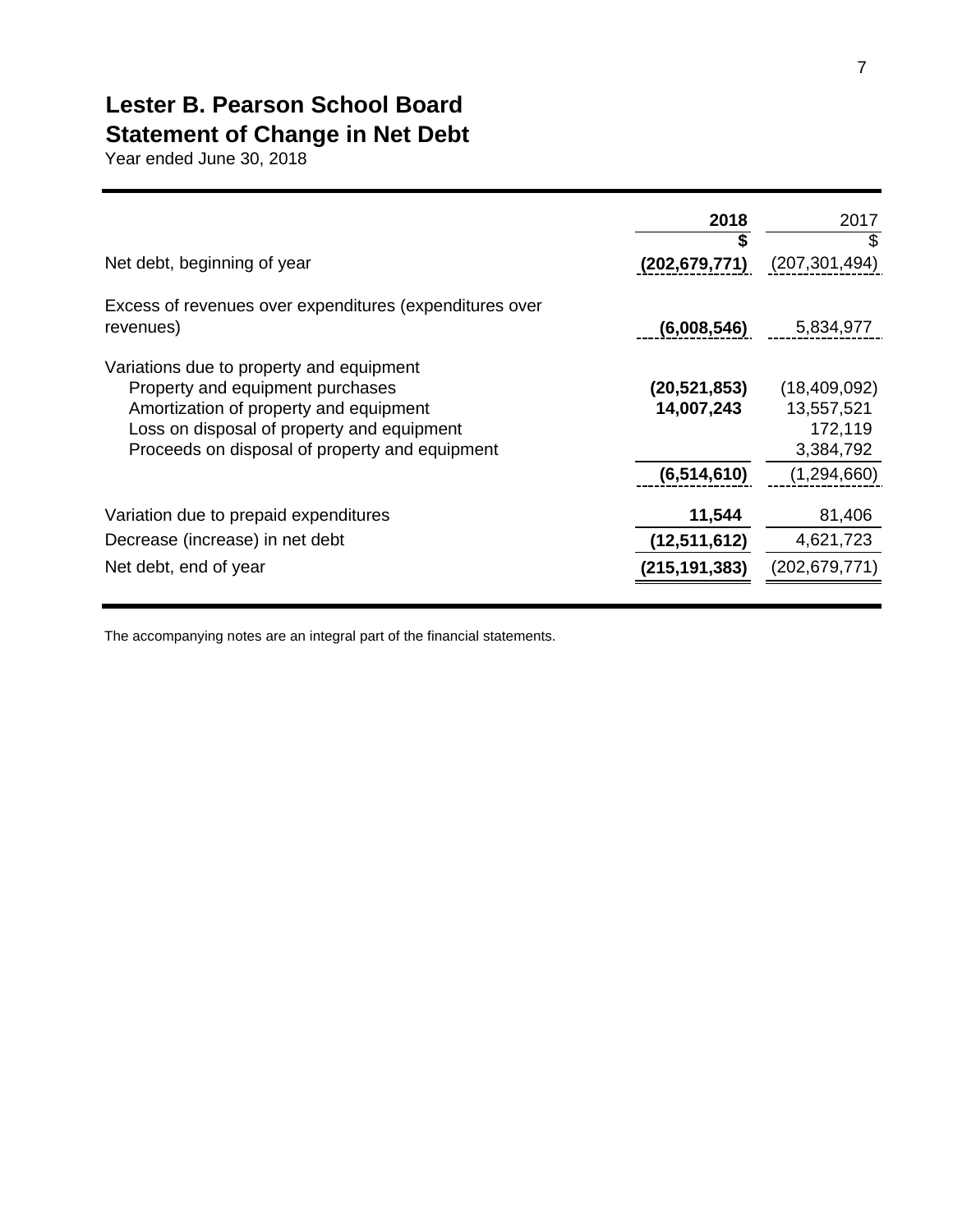# **Lester B. Pearson School Board**

# **Statement of Cash Flows**

Year ended June 30, 2018

|                                                             | 2018         | 2017           |
|-------------------------------------------------------------|--------------|----------------|
|                                                             | \$           | \$             |
| <b>OPERATING ACTIVITIES</b>                                 |              |                |
| Excess of revenues over expenditures (expenditures over     |              |                |
| revenues)                                                   | (6,008,546)  | 5,834,977      |
| Non-cash items                                              |              |                |
| Doubtful accounts                                           | 776,781      | 7,913          |
| Provisions for future payroll benefits                      | (760, 139)   | 397,582        |
| Prepaid expenditures                                        | 11,543       | 81,406         |
| Amortization of deferred revenues related to property and   |              |                |
| equipment acquisition                                       | (349, 162)   | (367, 835)     |
| Amortization of property and equipment                      | 14,007,243   | 13,557,521     |
| Loss on disposal of property and equipment                  |              | 172,119        |
| Variations due to operating assets and liabilities          | 13,454,526   | (1,806,395)    |
| Cash flows from operating activities                        | 21,132,246   | 17,877,288     |
| <b>INVESTING ACTIVITIES</b>                                 |              |                |
| Cash outflow from the acquisition of property and equipment | (22,017,928) | (20, 705, 461) |
| Proceeds on disposal of property and equipment              |              | 3,384,792      |
| Cash flows from investing activities                        | (22,017,928) | (17, 320, 669) |
| Net increase (decrease) in cash                             | (885, 682)   | 556,619        |
| Cash, beginning of year                                     | 2,110,357    | 1,553,738      |
| Cash, end of year                                           | 1,224,675    | 2,110,357      |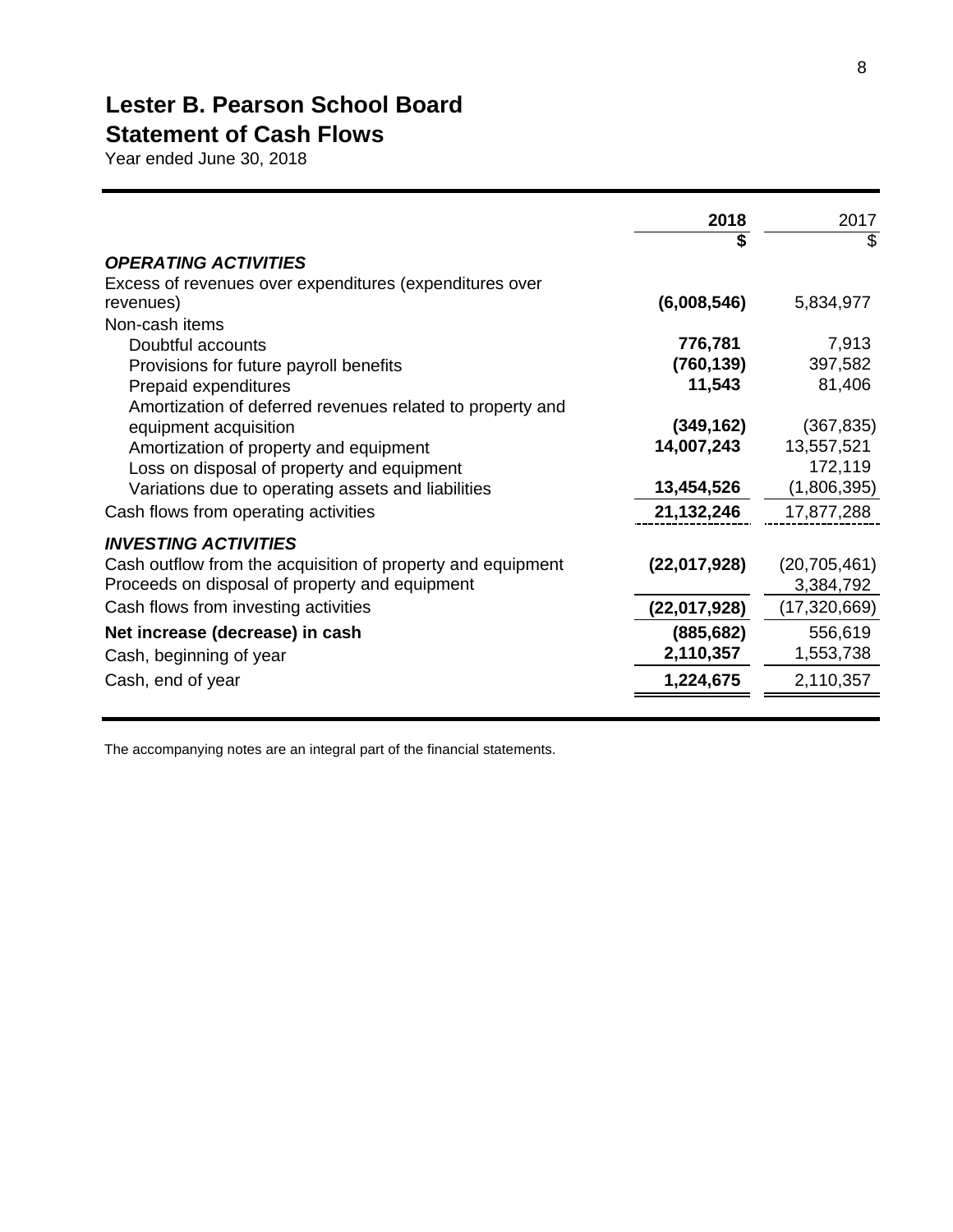Year ended June 30, 2018

### *1 - GOVERNING STATUTES AND PURPOSE OF THE SCHOOL BOARD*

The School Board was incorporated under decree 1014-97 of the Education Act on August 13, 1997. The financial statements have been prepared to satisfy the requirements of Section 284 of the Education Act (CQLR, c. I-13.3).

The mission of the School Board is to organize, for the benefit of the persons who come under its jurisdiction, the educational services provided for by the Education Act and by the basic school regulations made by the government. The mission of the School Board is also to promote and enhance the status of public education within its territory, to see to the quality of educational services and the success of students so that the population may attain a higher level of formal education and qualification, and to contribute, to the extent provided for by law, to the social, cultural and economic development of its region.

### *2 - SIGNIFICANT ACCOUNTING POLICIES*

The financial statements are prepared by the School Board in accordance with Canadian public sector accounting standards in the *CPA Canada Public Sector Accounting Handbook,* and use of any other source of generally accepted accounting principles must be consistent with these standards. The information provided in the financial statements is based on best judgments and estimates.

#### **Accounting estimates**

The preparation of the School Board's financial statements in accordance with Canadian public sector accounting standards requires management to make estimates and assumptions that affect the recognition of assets and liabilities, presentation of assets and contingent liabilities at the date of the financial statements and the recognition of revenues and expenditures for the period presented in the financial statements. Estimates and assumptions were used to evaluate the main items, such as useful lives of property and equipment, accrued liabilities, allowance for future benefits and environmental liabilities. Actual results may differ from management's best estimates.

#### **Financial assets**

#### *Cash and cash equivalents*

The School Board's policy is to present in cash and cash equivalents bank balances, including bank overdrafts whose balances fluctuate frequently from being positive to overdrawn.

#### *Accounts receivable*

Accounts receivable, excluding commodity taxes receivable, are initially recorded at cost and revalued at the net recoverable value with the use of an allowance for doubtful accounts. The annual variation of this provision is included in the expenditures.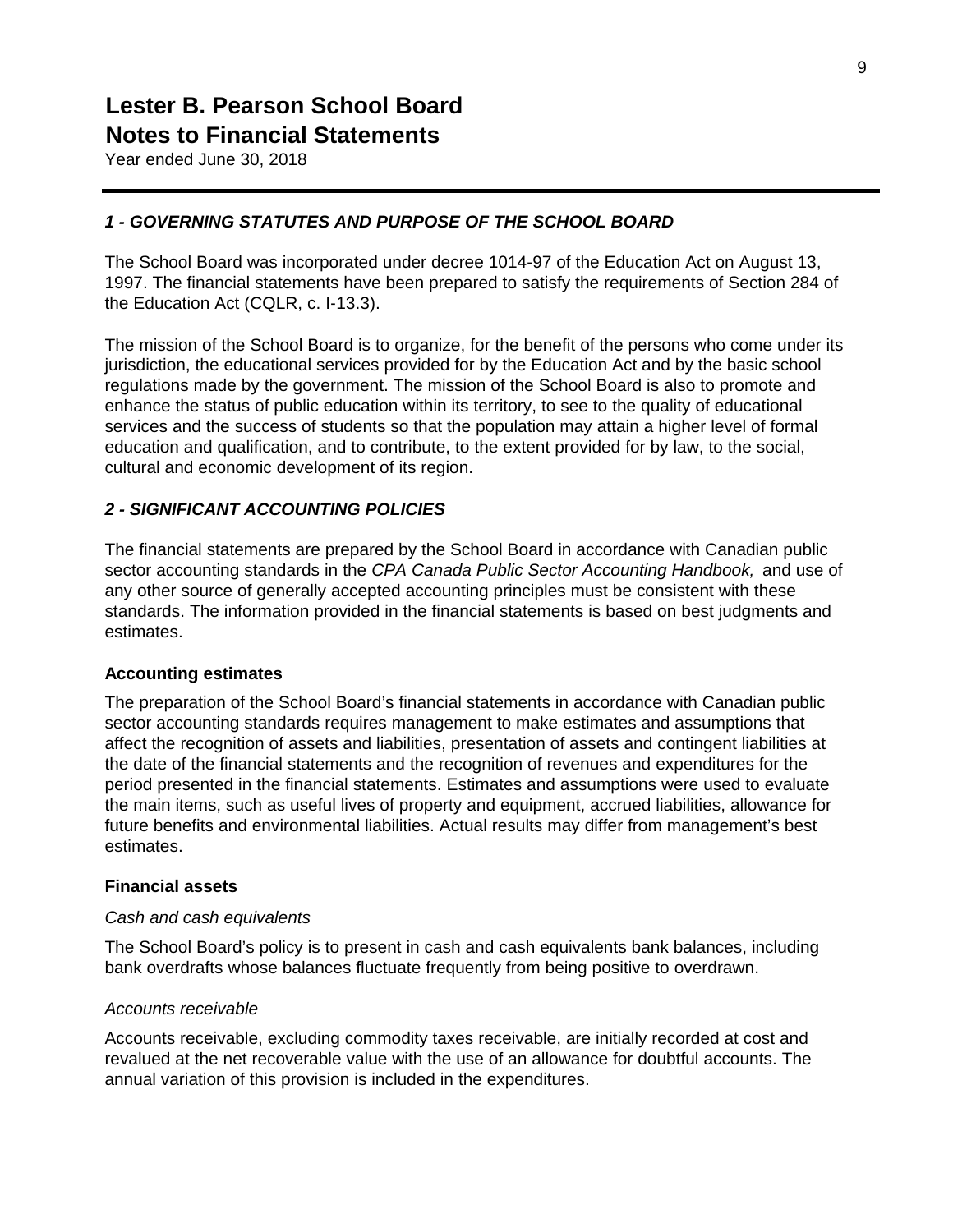Year ended June 30, 2018

### *2 - SIGNIFICANT ACCOUNTING POLICIES (Continued)*

### **Liabilities**

### *Contributions for property and equipment acquisitions*

The investment subsidy and contributions received for acquisitions of property and equipment subject to amortization are deferred and amortized in the statement of operations on the same basis and over the same period as the related property and equipment in accordance with the stipulations of the government transfers.

### *Deferred revenues*

Amounts received for revenues that will be earned in a subsequent period are deferred and presented as deferred revenues in liabilities in the statement of financial position.

Revenues can be recognized as deferred revenues if they meet the following three stipulations:

- Under purpose stipulations, the School Board has little or no discretionary power on how the transferred resources are used;
- Under time stipulations, the School Board has little or no discretionary power on the period or periods during which the received amounts must be used or consumed;
- Under accountability stipulations, execution is constantly monitored and failure to comply with the transfer conditions results in sanctions, such as repayment of the transferred resources.

#### *Pension plans*

Members of the School Board's staff participate in the Régime de retraite des employés du gouvernement et des organismes publics (RREGOP), the Régime de retraite des enseignants (RRE) or the Régime de retraite du personnel d'encadrement (RRPE). These multiemployer plans are defined benefit plans with guaranteed retirement and death benefits. The School Board's contributions to these government retirement plans are assumed by the Government of Quebec and are not included in the financial statements.

#### *Allowance for employee benefits*

Long-term obligations under other employee benefit plans, such as sick leave, vacation, accumulated overtime, wages insurance coverage and other benefits (maternity and paternity leave) are recognized at cost in liabilities. The annual change in the provisions is recognized in expenditures.

### *School Board's share of the long-term debt subject to a pledge of grant held by the Comité de gestion de la taxe scolaire de l'île de Montréal (CGTSIM)*

The School Board's share of the long-term debt subject to a pledge of grant held by the CGTSIM is recognized as the amounts are received, adjusted for the amortization of the discount or premium, up to the amount of capital to repay on maturity.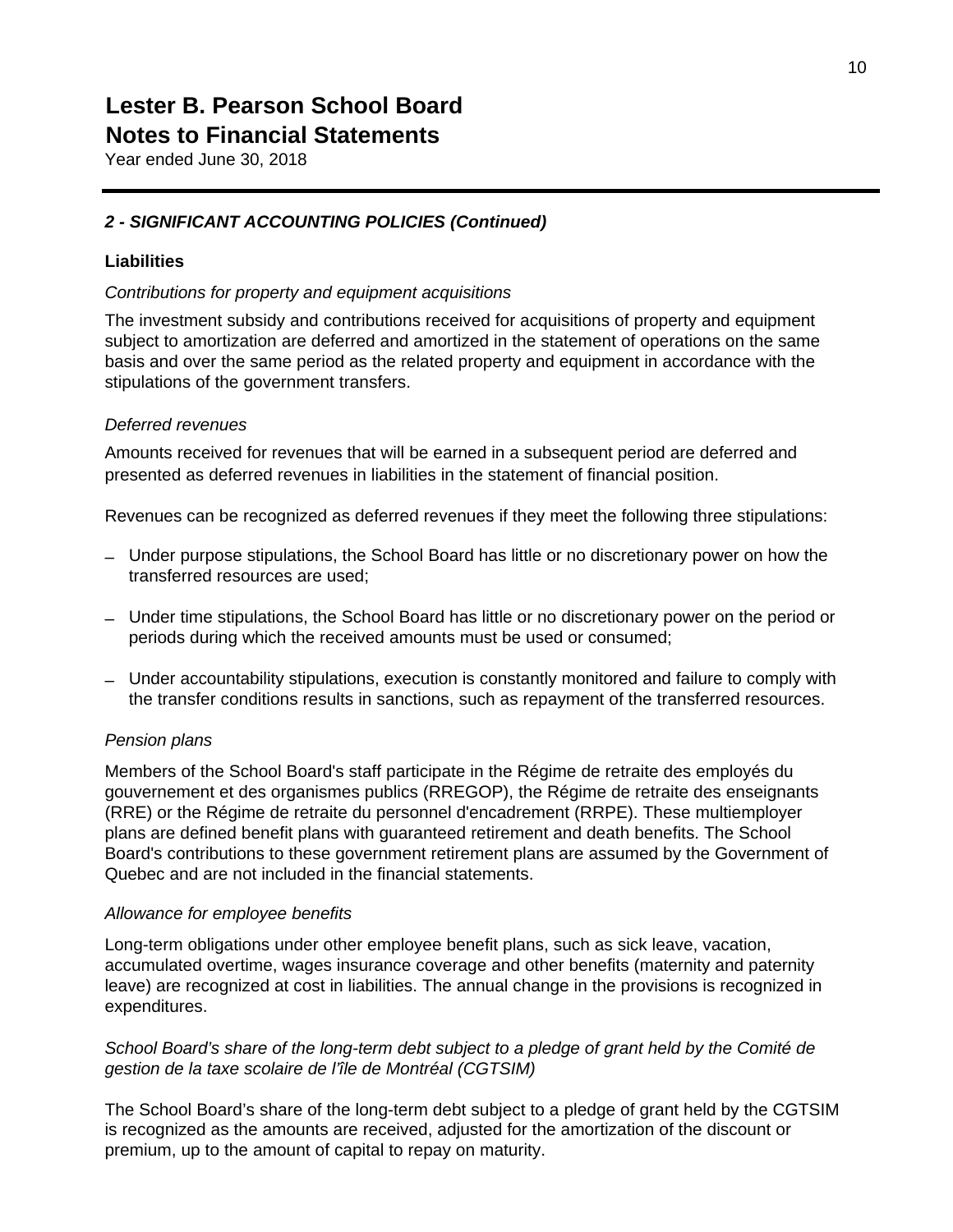Year ended June 30, 2018

### *2 - SIGNIFICANT ACCOUNTING POLICIES (Continued)*

### *Environmental liabilities*

Obligations resulting from the decontamination of contaminated sites under the responsibility of the School Board, or that may likely fall under its responsibility, are recognized as environmental liabilities as soon as the contamination exceeds environmental standards, that it is expected that future economic benefits will be given up and that a reasonable estimate of the amount can be made.

The liabilities for contaminated sites include estimated costs of contaminated site management and decontamination. The School Board used various methods to estimate the rehabilitation and management costs, including site characterization studies or comparative analyses. For each contaminated site, the estimated cost is increased to reflect the degree of accuracy associated with the method used. The costs are evaluated based on the best information available and reviewed annually.

Furthermore, the Government of Quebec stated that it would assume the costs of decontamination of contaminated lands existing as at March 31, 2008 and inventoried as at March 31, 2011, as well as the variances of these liabilities as at June 30, 2018. Consequently, the School Board is able to recognize an account receivable from the Government of Quebec to offset the costs associated with these environmental liabilities. All liabilities recognized after March 31, 2011 for non-inventoried land at that date are assumed by the School Board and recorded in its results for the related fiscal year.

#### **Non-financial assets**

#### *Property and equipment*

Property and equipment are non-financial assets acquired, built, developed or improved, whose useful life extends beyond the period, and are intended to be used sustainably for the production of goods or delivery of service.

Property and equipment are recognized at cost. With the exception of land, the cost of property and equipment is amortized according to the straight-line method over the following periods:

|                                           | Periods        |
|-------------------------------------------|----------------|
|                                           |                |
| Land development                          | 10 or 20 years |
| Buildings and major building improvements | 15 to 50 years |
| Material and equipment                    | 3 to 15 years  |
| Specialized pedagogical equipment         | 10 or 20 years |
| Complex networks                          | 20 years       |

Property and equipment under construction, development or improvement are not amortized until they are put into service.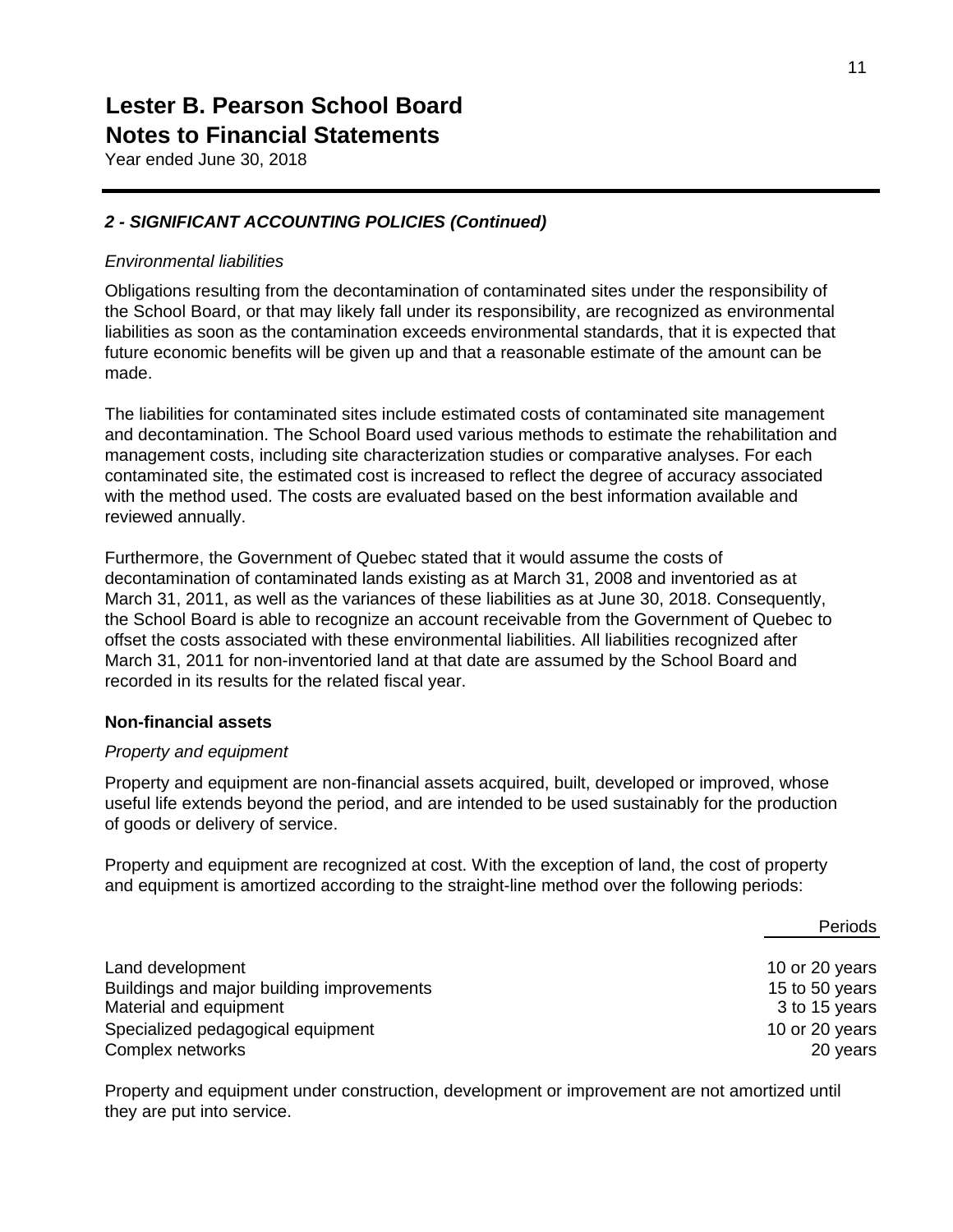Year ended June 30, 2018

### *2 - SIGNIFICANT ACCOUNTING POLICIES (Continued)*

Works of art and historical treasures consist primarily of paintings, sculptures, drawings and installations and their cost is expensed in the year of acquisition.

Items of property and equipment that are contributed or acquired for a nominal value are recognized at their fair value at the time of acquisition.

The amounts received from organizations are recognized in liabilities as deferred revenues and are gradually transferred to the operating results and amortized on the same basis and over the same period as the related property and equipment. However, the contributions received for the acquisition of land are recognized in revenues in the year of acquisition.

If circumstances indicate that an item of property and equipment no longer contributes to the School Board's ability to provide goods and services or that the value of the item's future economic benefits is less than its net carrying amount, the cost of the item of property and equipment is reduced to reflect the decline in value.

#### *Prepaid expenditures*

Prepaid expenditures represent payments made before the financial year-end for services which the School Board will benefit from during or beyond the upcoming financial year. These costs will be added to the expenditures when the School Board benefits from the services paid for.

#### **Revenue recognition**

Subsidy revenue from the MEES and other ministries and organizations is recognized in the period during which the transfers are authorized and the School Board has satisfied the eligibility criteria for that period's budgetary rules. In management's opinion, the payment authorization is an integral part of the government transfer authorization process and, accordingly, subsidy revenue is not recognized until the payer has sufficient budget credits approved by the National Assembly. Subsidy revenue recognition may be deferred to a subsequent period when the School Board has satisfied certain conditions, which are described in the Deferred revenues accounting policy.

The revenues from the school taxes and the subsidies in lieu of taxes are managed by the CGTSIM and recognized according to the share and confirmation received by the CGTSIM.

The School Board's main sources of revenues, other than contributions, are the student fees, the external sales and the recovery of direct costs that are accounted for in Other operating revenues. Revenues are recognized when the following criteria are met:

- Persuasive evidence of an arrangement exists;
- Delivery has occurred;
- The price is fixed or determinable;
- Collection is reasonably assured.

Revenues are recognized as the services are rendered. Deferred revenues represent funds received for which revenues have not yet been earned.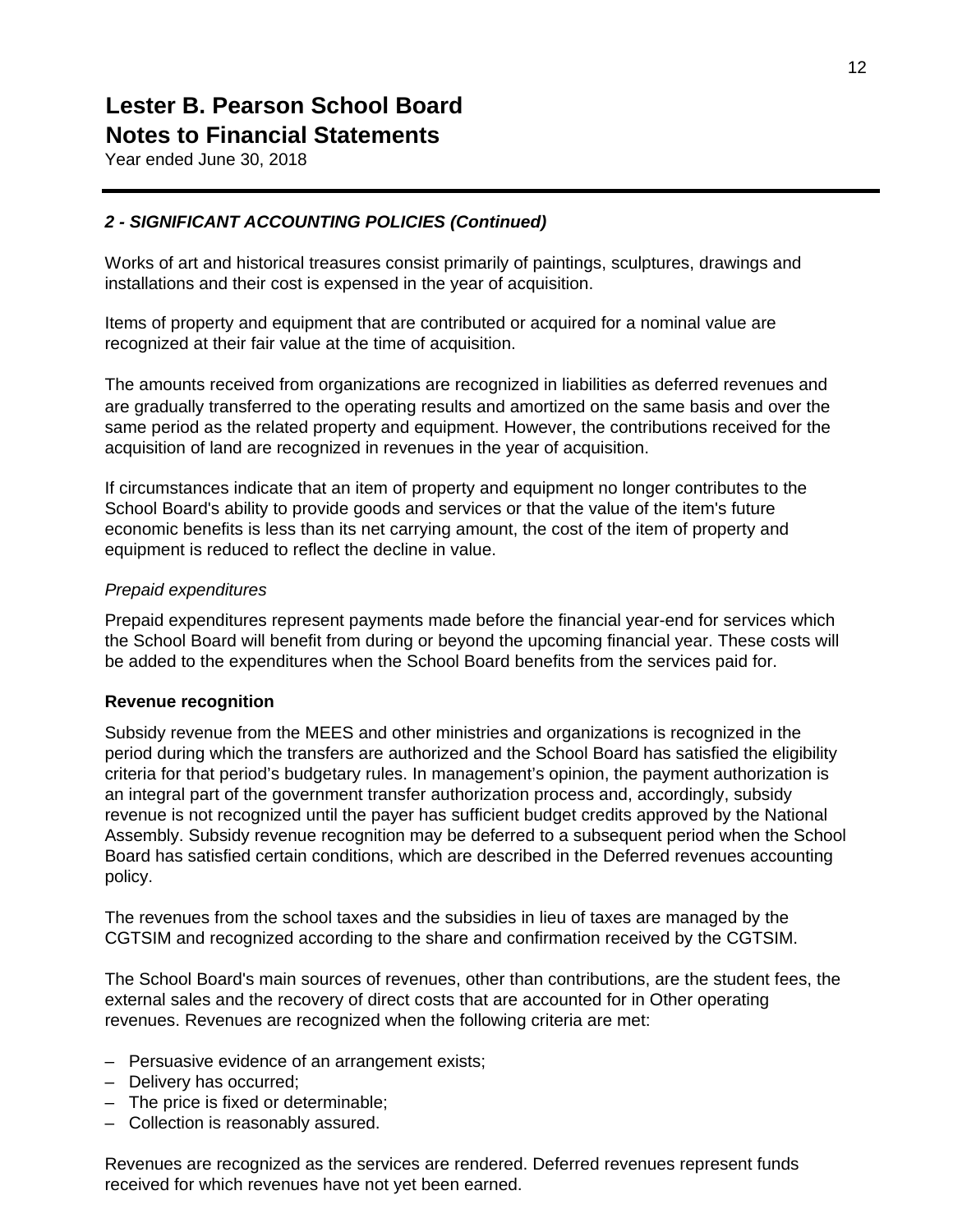Year ended June 30, 2018

### *2 - SIGNIFICANT ACCOUNTING POLICIES (Continued)*

#### **Inter-entity transactions**

Inter-entity transactions are transactions between entities controlled by the Government of Quebec or entities under shared control.

Assets received without consideration from a Government of Quebec reporting entity are recognized at the carrying amount. Services received at no cost are not recognized. Other inter-entity transactions are carried out at the exchange amount, that is, the amount of the consideration given for the item transferred or service provided as established and agreed to.

### *3 - ACCOUNTING CHANGES*

On April 1, 2017, the School Board adopted the following five new accounting standards:

- PS 2200, Related party disclosures;
- PS 3210, Assets;
- PS 3320, Contingent assets;
- PS 3380, Contractual rights;
- PS 3420, Inter-entity transactions.

#### **Related parties and inter-entity transactions**

Section PS 2200, Related party disclosures, defines a related party and establishes disclosures required for related party transactions. This new standard results in the following changes:

- The identification of relationships: relationships have been expanded to include the School Board's main directors, such as the Director General, the Director General's close family members and entities under the sole or shared control of these persons;
- Related party transaction disclosures: the standard requires the following disclosures about related party transaction on the basis of the following two characteristics:
	- \* They have occurred at a value different from that which would have been arrived at if the parties were unrelated; and
	- \* They have (or could have in the case of unrecognized transactions) a material financial effect on the financial statements.

Required disclosure includes, in particular, the nature of the related party relationship and the amounts in question. If disclosure is required, it is not identifiable, which avoids having to identify the parties involved. These new changes do not have a significant impact on the School Board's items with respect to listing related parties and disclosure of additional information in the Financial Report.

Section PS 3420, Inter-entity transactions, establishes recognition and disclosure standards applicable to transactions between entities that comprise a government's reporting entity from both a provider and recipient perspective.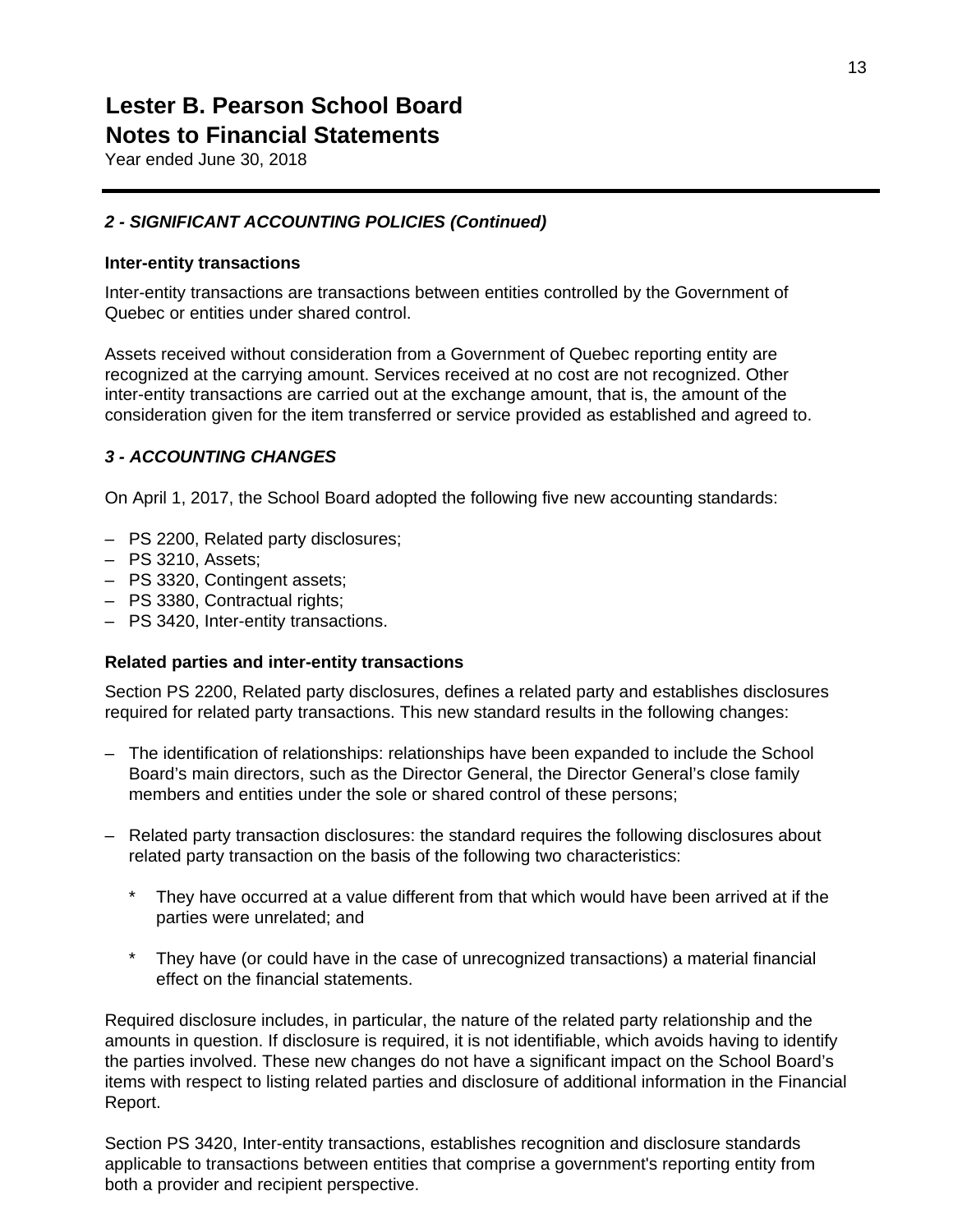Year ended June 30, 2018

### *3 - ACCOUNTING CHANGES (Continued)*

Adoption of these standards did not have any impact on the School Board's operations and financial position. As applicable, the impacts are limited to disclosures in the notes to financial statements.

### **Assets, contingent assets and contractual rights**

Section PS 3210, Assets, provides guidance for applying the definition of assets set out in PS 1000, Financial statement concepts, and establishes general disclosure standards for assets. The major categories of unrecognized assets must be disclosed.

When an asset is not recognized because a reasonable estimate of the amount involved cannot be made, the reason(s) for this should be disclosed.

Section PS 3320, Contingent assets, defines and establishes disclosure standards on contingent assets. Disclosure is required when the occurrence of the confirming future event is likely.

Section PS 3380, Contractual rights, defines and establishes disclosure standards on contractual rights. Disclosure about contractual rights is required and should include a description of their nature and extent and the timing.

Adoption of these standards did not have any impact on the School Board's operations and financial position. As applicable, the impacts are limited to disclosures in the notes to financial statements.

### *4 - BUDGET FORECAST PRESENTATION*

Under the Education Act (CQLR, c. 1-13.3), the School Board has prepared budget forecasts for the current year which were duly adopted by the Council of Commissioners.

These budget data are not prepared with the same level of detail as the actual data presented in the financial statements.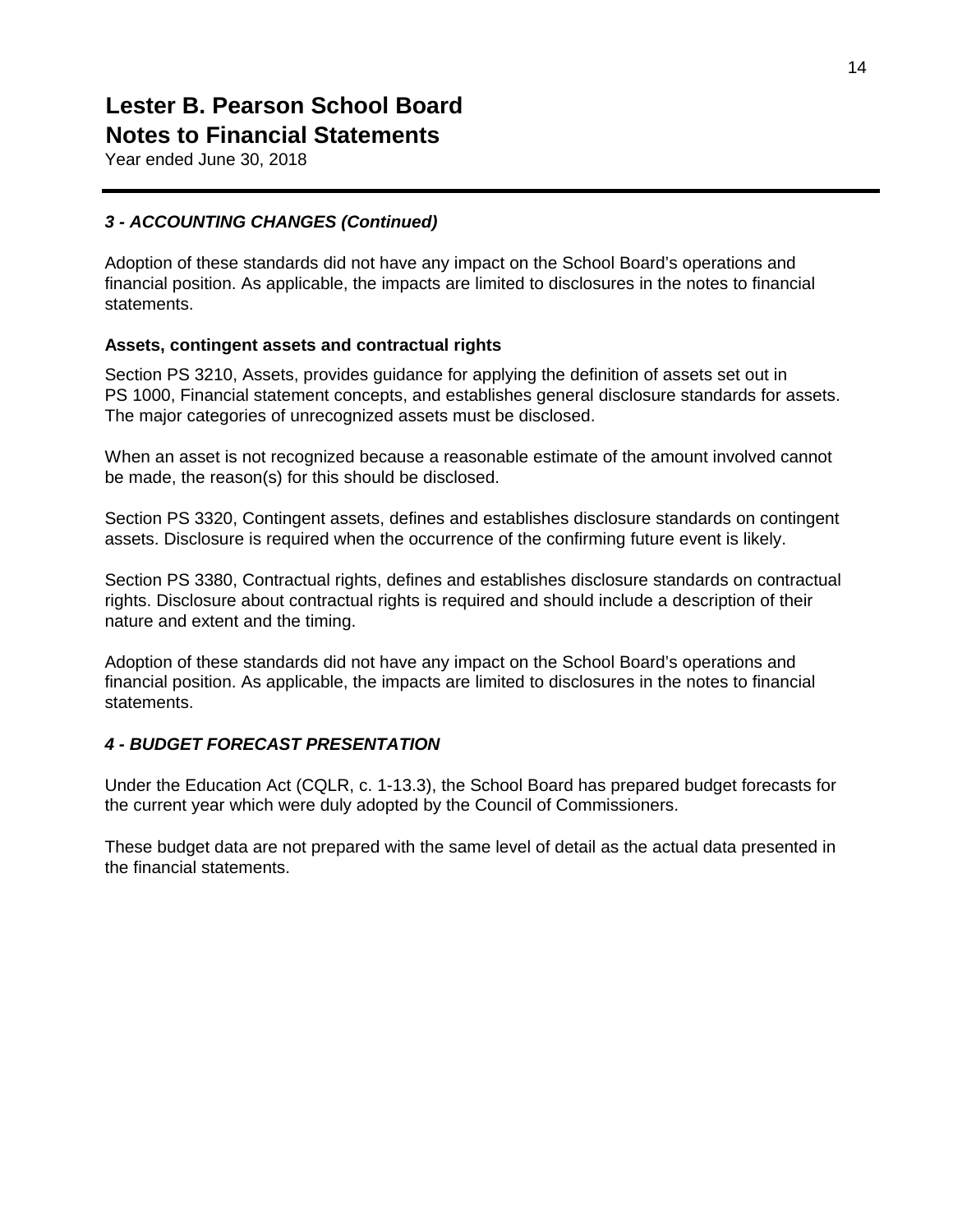Year ended June 30, 2018

### *4 - BUDGET FORECAST PRESENTATION (Continued)*

The summary of budget forecasts initially adopted by the Council of Commissioners is compared with the corresponding actual data:

|                                                               |               | 2017-2018     |
|---------------------------------------------------------------|---------------|---------------|
|                                                               | <b>Budget</b> | Actual        |
|                                                               | \$            | \$            |
| Revenues                                                      |               |               |
| <b>MEES</b> operating grants                                  | 186,004,842   | 197, 173, 830 |
| Other grants and contributions                                | 2,754,186     | 2,387,444     |
| School taxes                                                  | 63,951,481    | 64,618,800    |
| Tuition and course-related fees                               | 7,875,000     | 6,342,623     |
| Sales of goods and services                                   | 20,591,739    | 23,129,183    |
| Other revenues                                                | 14,688,870    | 3,521,078     |
|                                                               | 295,866,118   | 297,172,958   |
| <b>Expenditures</b>                                           |               |               |
| Teaching services                                             | 154,294,300   | 142,032,535   |
| <b>Educational support activities</b>                         | 61,121,484    | 71,186,287    |
| Extra-curricular activities                                   | 26,174,432    | 26,175,778    |
| Administrative activities                                     | 14,202,681    | 12,478,617    |
| Property and equipment activities                             | 30,627,415    | 36,182,306    |
| Other                                                         | 9,858,333     | 15,886,120    |
| Net change in the accrued provision for fringe benefits       | 350,000       | (760, 139)    |
|                                                               | 296,628,645   | 303,181,504   |
| Excess of expenditures over revenues                          | (762, 527)    | (6,008,546)   |
| 5 - OPERATING GRANTS RECEIVABLE                               |               |               |
|                                                               | 2018          | 2017          |
|                                                               |               | \$            |
| <b>MEES</b>                                                   |               |               |
| Youth, adult education and vocational education               | 19,477,128    | 19,299,018    |
| Subsidy – financing (employee future benefits)                | 12,628,720    | 12,641,226    |
| Debt service                                                  | (24, 306)     | 71,718        |
| Transportation                                                | 225,062       | (386, 386)    |
| Contaminated lands                                            | 430,808       | 851,859       |
| Other grants                                                  | 44,356        | 39,332        |
| Ministère du Travail, de l'Emploi et de la Solidarité sociale | 8,518         | 5,637         |
|                                                               | 32,790,286    | 32,522,404    |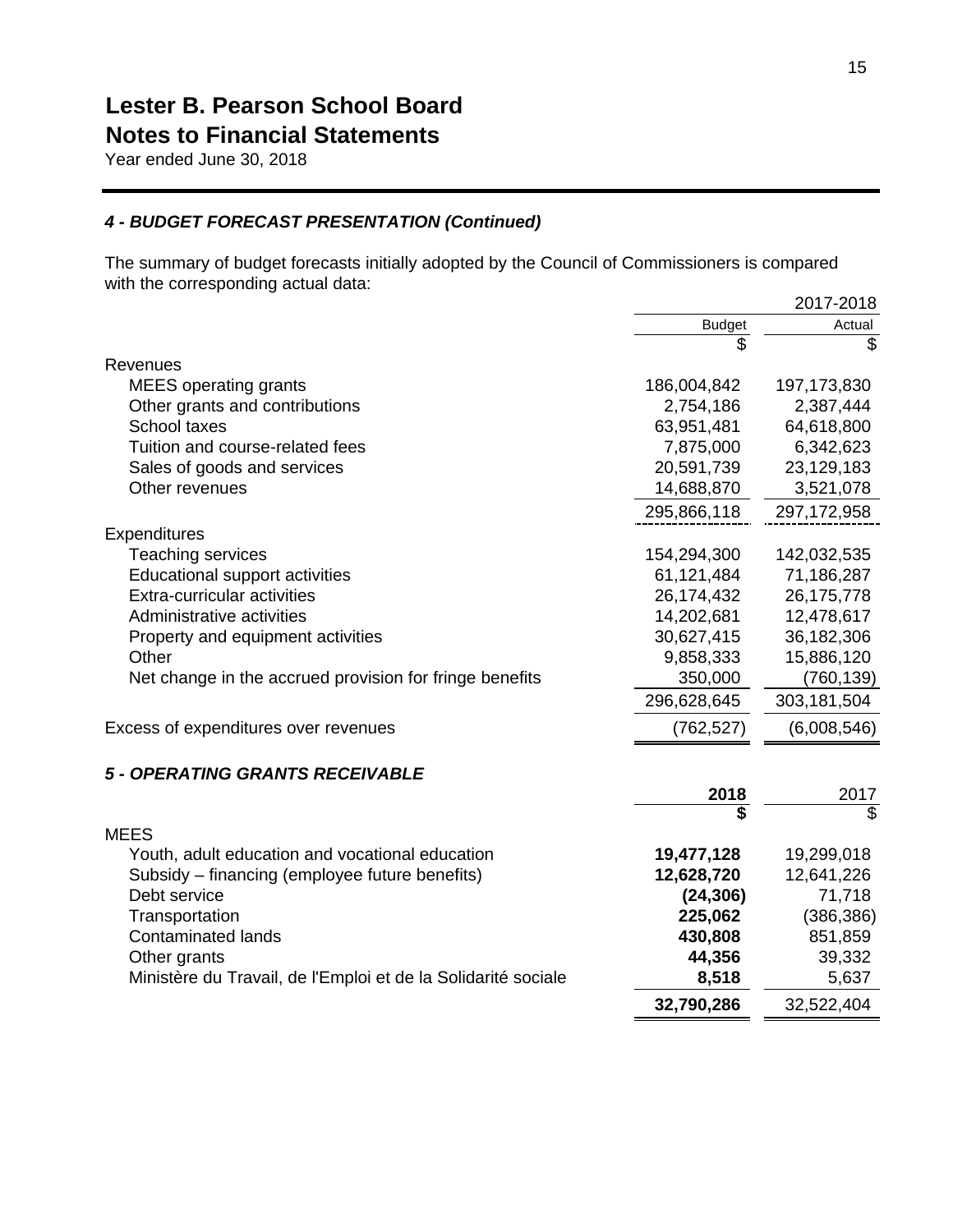Year ended June 30, 2018

| <b>6 - ACCOUNTS RECEIVABLE</b>           |            |            |
|------------------------------------------|------------|------------|
|                                          | 2018       | 2017       |
|                                          |            | S          |
| Accounts receivable - CGTSIM             | 10,802,901 |            |
| Accounts receivable – other              | 15,528,407 | 18,104,376 |
| Sabbatical leave receivable              | 105,791    | 78,611     |
| Commodity taxes receivable               | 857,680    | 1,069,046  |
|                                          | 27,294,779 | 19,252,033 |
| <b>7 - ACCOUNTS PAYABLE</b>              |            |            |
|                                          | 2018       | 2017       |
|                                          |            | \$         |
| Advance from the CGTSIM                  |            | 9,025,080  |
| Accounts payable and accrued liabilities | 14,447,980 | 11,101,711 |
| Salaries and benefits payable            | 23,984,116 | 27,715,756 |
| Sabbatical leave payable                 | 1,642,490  | 1,579,225  |
| Holdbacks on contracts                   | 1,925,365  | 3,328,266  |
| Deposits on tenders                      | 10,000     | 10,000     |
|                                          | 42,009,951 | 52,760,038 |

### *8 - DEFERRED REVENUES RELATED TO PROPERTY AND EQUIPMENT ACQUISITION*

|                                                            | 2018       | 2017       |
|------------------------------------------------------------|------------|------------|
|                                                            |            |            |
| Balance, beginning of year                                 | 6,200,859  | 6,559,307  |
| Revenues recognized as deferred contributions              | 14.447     | 9,387      |
| Deferred contributions recognized as revenues for the year | (349, 162) | (367, 835) |
| Balance, end of year                                       | 5,866,144  | 6,200,859  |
|                                                            |            |            |

### *9 - ACCRUED EMPLOYEE FUTURE BENEFITS*

Among the long-term obligations under employee future benefit plans, the School Board has a sick leave program. Until June 30, 2016, in accordance with the various collective agreements, this program allowed certain employees to accumulate unused sick days to which they were entitled annually and monetize them in the event of termination, retirement or death. Moreover, in the context of early retirement, employees could elect to use these accumulated sick days as fully paid days of absence. Since July 1, 2016, employees may no longer accumulate sick days acquired after that date. Sick days will be paid annually on June 30th if they are not used at that date.

|                                                          | 2018       | 2017       |
|----------------------------------------------------------|------------|------------|
|                                                          |            |            |
| Sick leave                                               | 6,552,779  | 6,826,316  |
| Vacation                                                 | 6,257,614  | 5,962,932  |
| Fringe benefits                                          | 2,336,329  | 2,407,070  |
| Accumulated overtime, wages insurance coverage and other | 1,359,742  | 2,070,285  |
|                                                          | 16,506,464 | 17,266,603 |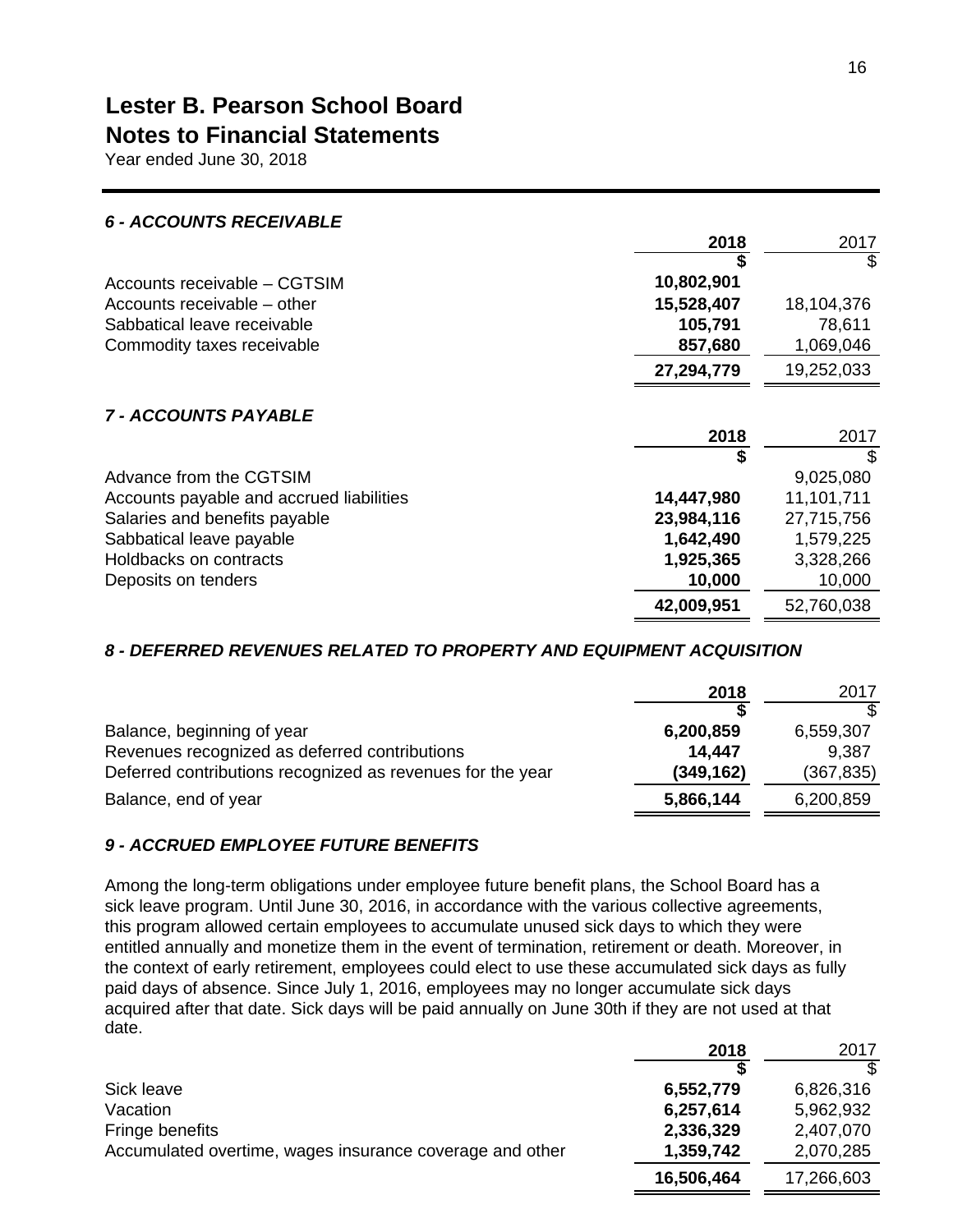Year ended June 30, 2018

### *10 - OTHER LIABILITIES*

|                                                                                                | 2018        | 2017        |
|------------------------------------------------------------------------------------------------|-------------|-------------|
|                                                                                                |             |             |
| CNESST's retrospective program provision                                                       | 684,537     | 944,910     |
| School Board's share of the debt that is subject to a subsidy<br>commitment held by the CGTSIM | 225,411,342 | 201,047,932 |
| Other                                                                                          | 5,473,860   | 1,605,180   |
|                                                                                                | 231,569,739 | 203,598,022 |
|                                                                                                |             |             |

The long-term debt of school boards on the Island of Montréal is managed by the CGTSIM. The School Board's share of the long-term debt that is subject to a subsidy commitment is confirmed by the CGTSIM.

### *11 - PROPERTY AND EQUIPMENT*

|                                   |             |                    | 2018                                 |
|-----------------------------------|-------------|--------------------|--------------------------------------|
|                                   |             | <b>Accumulated</b> | Net carrying                         |
|                                   | Cost        | amortization       | amount                               |
|                                   | \$          | \$                 | $\overline{\boldsymbol{\mathsf{s}}}$ |
| Land development                  |             |                    |                                      |
| Land                              | 11,572,621  |                    | 11,572,621                           |
| Land development                  | 8,117,701   | 2,242,323          | 5,875,378                            |
| <b>Buildings</b>                  |             |                    |                                      |
| <b>Buildings</b>                  | 252,716,227 | 164,854,626        | 87,861,601                           |
| Major building improvements       | 151,832,773 | 23,322,771         | 128,510,002                          |
| Material and equipment            | 30,516,762  | 21,891,429         | 8,625,333                            |
| Specialized pedagogical equipment | 5,034,951   | 2,996,965          | 2,037,986                            |
| Complex networks                  | 27,178      | 9,046              | 18,132                               |
|                                   | 459,818,213 | 215,317,160        | 244,501,053                          |
|                                   |             |                    | 2017                                 |
|                                   |             | Accumulated        | Net carrying                         |
|                                   | Cost        | amortization       | amount                               |
|                                   | S           | \$                 | \$                                   |
| Land development                  |             |                    |                                      |
| Land                              | 11,572,621  |                    | 11,572,621                           |
| Land development                  | 7,330,357   | 1,818,449          | 5,511,908                            |
| <b>Buildings</b>                  |             |                    |                                      |
| <b>Buildings</b>                  | 252,635,500 | 160,980,505        | 91,654,995                           |
| Major building improvements       | 136,867,009 | 18,635,348         | 118,231,661                          |
| Material and equipment            | 26,166,907  | 17,346,051         | 8,820,856                            |
| Specialized pedagogical equipment | 4,696,787   | 2,521,895          | 2,174,892                            |
| Complex networks                  | 27,178      | 7,668              | 19,510                               |
|                                   | 439,296,359 | 201,309,916        | 237,986,443                          |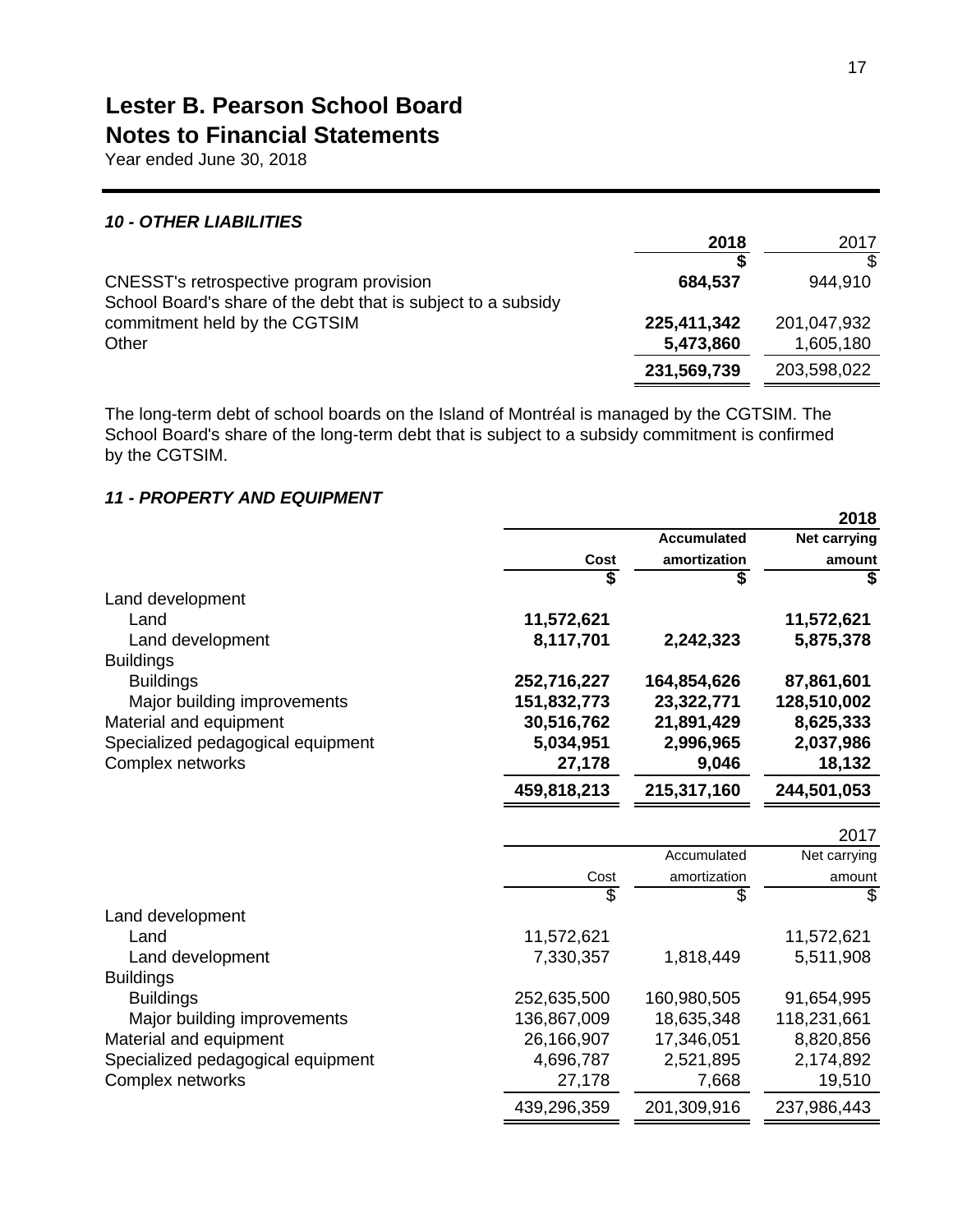Year ended June 30, 2018

### *11 - PROPERTY AND EQUIPMENT (Continued)*

The total of property and equipment includes \$3,518,476 of property and equipment in progress or development (\$4,358,357 as at June 30, 2017); \$355,207 for land development (\$43,073 as at June 30, 2017) and \$3,163,269 for major improvements and transformation (\$4,315,284 as at June 30, 2017). No amortization is taken on those property and equipment.

### *12 - RISK MANAGEMENT AND FINANCIAL RISKS*

#### **Risk management policy**

The School Board is exposed to various risks related to its financial instruments. The following provides a measure of risks at the date of the statement of financial position, that is as at June 30, 2018.

### **Financial risks**

#### *Credit risk*

Credit risk is the risk of a counterparty defaulting on contractual obligations. The School Board's credit risk is mainly associated with accounts receivable, excluding commodity taxes. To reduce its credit risk, the School Board regularly analyzes the balance of its user accounts receivable and reserves an allowance for doubtful accounts, as necessary, based on the estimated realizable value.

The carrying amount of the School Board's main financial assets represents the maximum amount exposed to credit risk.

#### *Interest rate risk*

The interest rate risk is the risk that the financial instruments will vary unfavourably according to interest rate fluctuations, whether the interest rates are fixed or variable. Fixed interest rate financial instruments expose the School Board to a fair value risk and those with variable interest rates, to a cash flow risk.

#### *Liquidity risk*

The liquidity risk of the School Board is the risk that it has difficulties honouring its obligations in relation to its financial liabilities.

As a result, the School Board is exposed to liquidity risk on the totality of the financial liabilities accounted for in the statement of financial position.

Liquidity risk management is to maintain a sufficient amount of cash and cash equivalents and to ensure that the School Board has a sufficient amount of authorized sources of financing. The School Board established budget and cash forecasts to ensure it has the necessary funds to fufil its obligations.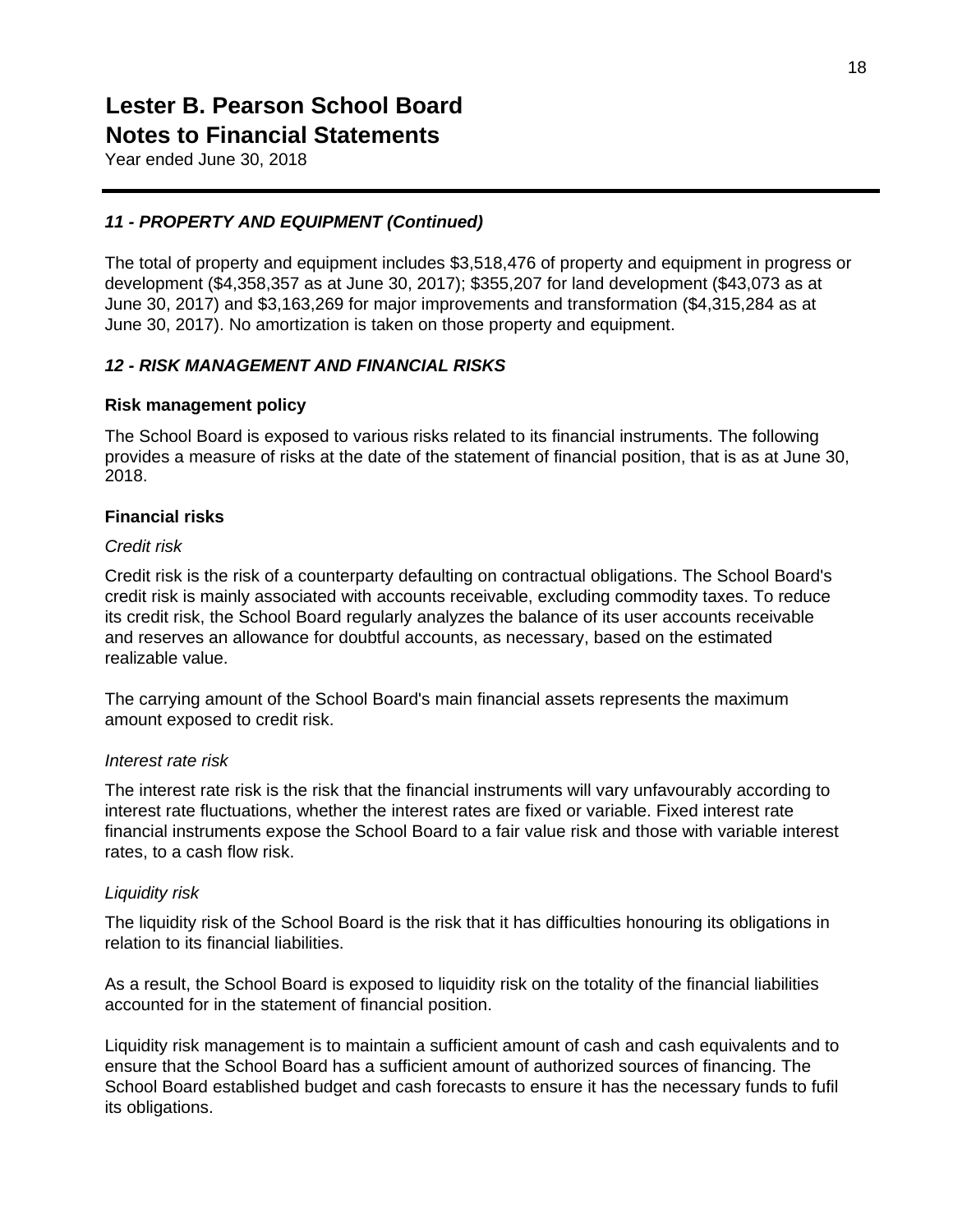Year ended June 30, 2018

### *13 - COMMITMENTS*

In the course of its operations, the School Board has entered into various long-term agreements. The most significant agreements have led to the following contractual obligations:

- An amount of \$18,145,663 for construction, renovations and land improvement agreements to be completed during 2018-2019;
- An amount of \$734,145 for long-term lease agreements for the rental of photocopy machines, maturing between 2018 and 2022. Minimum lease payments for the next five years are \$268,893 in 2019, \$201,687 in 2020, \$153,224 in 2021, \$92,371 in 2022 and \$17,970 in 2023;
- An amount of \$785,073 for professional development;
- An amount of \$420,445 for apprenticeship programs;
- An amount of \$49,169,154 for school transportation contracts maturing between June 2019 and June 2022.

### *14 - CONTINGENCIES*

As at June 30, 2018, outstanding claims against the School Board amount to \$1,519,471 (\$1,250,294 as at June 30, 2017) and consist of various claims on construction contracts. In respect to these claims, management has recorded a provision of \$609,245.

### *15 - RELATED PARTY TRANSACTIONS*

In addition to the related party transactions which are already reported in the financial statements and recognized at the exchange amount, the School Board is related to all the departments, special funds, organizations and enterprises controlled directly or indirectly by the Government of Quebec or under the common control or subject to the significant influence of the Government of Quebec. The School Board has not entered into any commercial transactions with any of these related parties, other than in the normal course of its operations and under normal commercial terms. These transactions are not reported separately in the financial statements.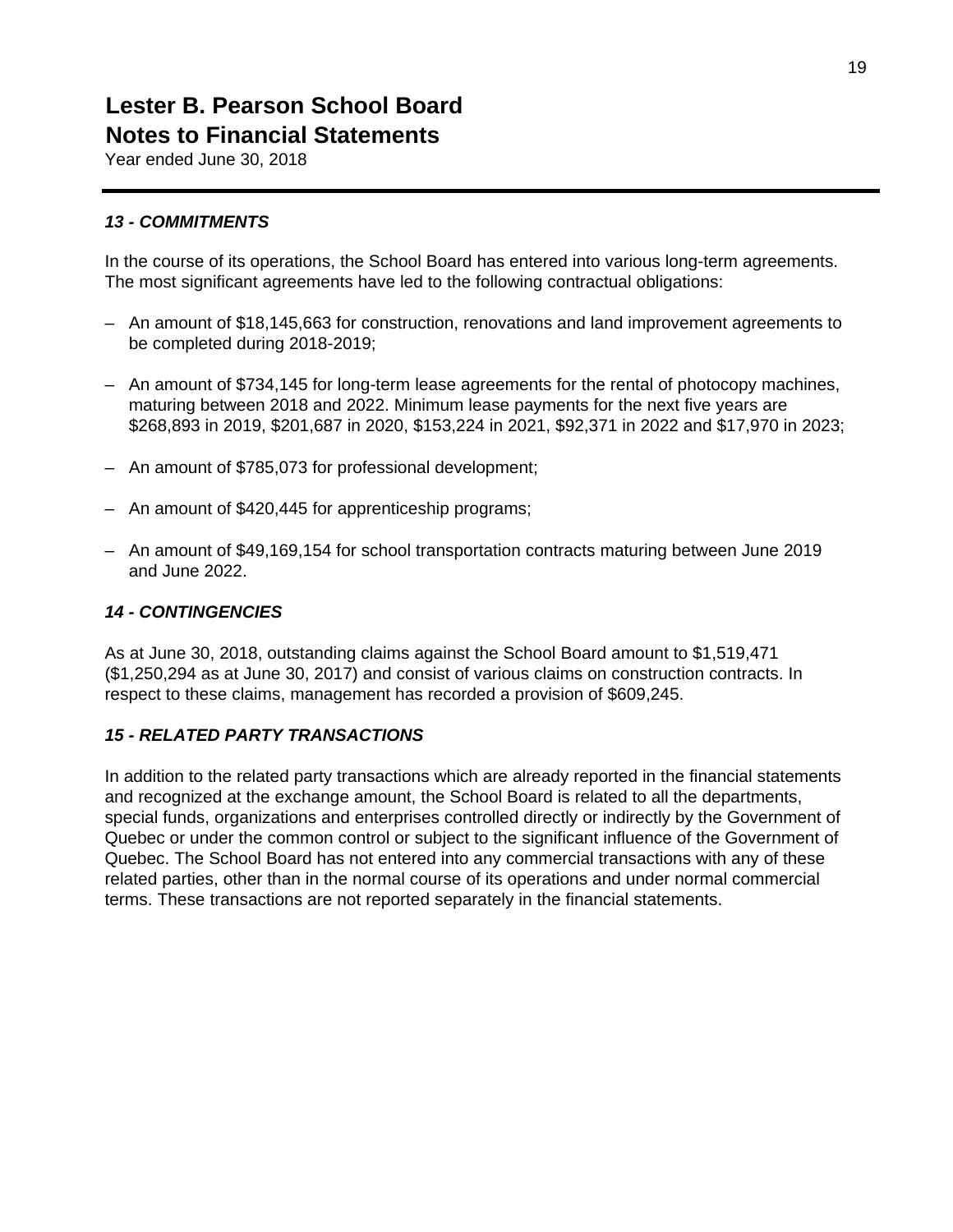### **Lester B. Pearson School Board Supplementary Information to Note 4**

Year ended June 30, 2018 (Unaudited)

The following supplementary information has been compiled. We have not performed an audit or examination with respect to the supplementary information and, accordingly, we express no assurance thereon.

|                                                                     | 2018                   | 2017                    |
|---------------------------------------------------------------------|------------------------|-------------------------|
|                                                                     |                        | $\overline{\mathbb{S}}$ |
| <b>BREAKDOWN OF OPERATING EXPENDITURES</b>                          |                        |                         |
| <b>Teaching services</b>                                            |                        |                         |
| Kindergarten                                                        | 8,135,421              | 8,393,644               |
| Elementary                                                          | 53,784,240             | 51,054,325              |
| Secondary                                                           | 48,544,279             | 49,609,496              |
| <b>Technical vocational</b><br><b>Educational intervention</b>      | 21,966,233             | 24,478,971              |
| Adult education                                                     | 3,039,270<br>6,563,092 | 2,958,608<br>6,356,980  |
|                                                                     |                        |                         |
|                                                                     | 142,032,535            | 142,852,024             |
|                                                                     |                        |                         |
| Educational support activities<br>Management of schools and centres | 20,745,154             | 19,636,957              |
| <b>Educational material</b>                                         | 4,496,737              | 4,120,206               |
| <b>Complementary services</b>                                       | 27,767,467             | 26,002,468              |
| Pedagogical services                                                | 10,873,389             | 10,816,473              |
| Animation and pedagogical services                                  | 2,252,922              | 2,232,780               |
| Professional development                                            | 605,778                | 483,551                 |
| Social, cultural and sports activities                              | 4,444,840              | 4,272,008               |
|                                                                     | 71,186,287             | 67,564,443              |
| Extra-curricular activities                                         |                        |                         |
| Living allocation                                                   | 37,750                 |                         |
| Food services                                                       | 887,807                | 1,035,899               |
| Transportation                                                      | 13,641,310             | 13,374,671              |
| Daycare                                                             | 11,608,911             | 10,883,690              |
|                                                                     | 26, 175, 778           | 25,294,260              |
|                                                                     |                        |                         |
| Administrative activities                                           |                        |                         |
| <b>Council of Commissioners</b>                                     | 311,208                | 303,109                 |
| Management                                                          | 9,673,789              | 9,404,334               |
| Corporate services<br>Professional development                      | 2,405,533<br>88,087    | 2,146,330<br>44,895     |
|                                                                     |                        |                         |
|                                                                     | 12,478,617             | 11,898,668              |